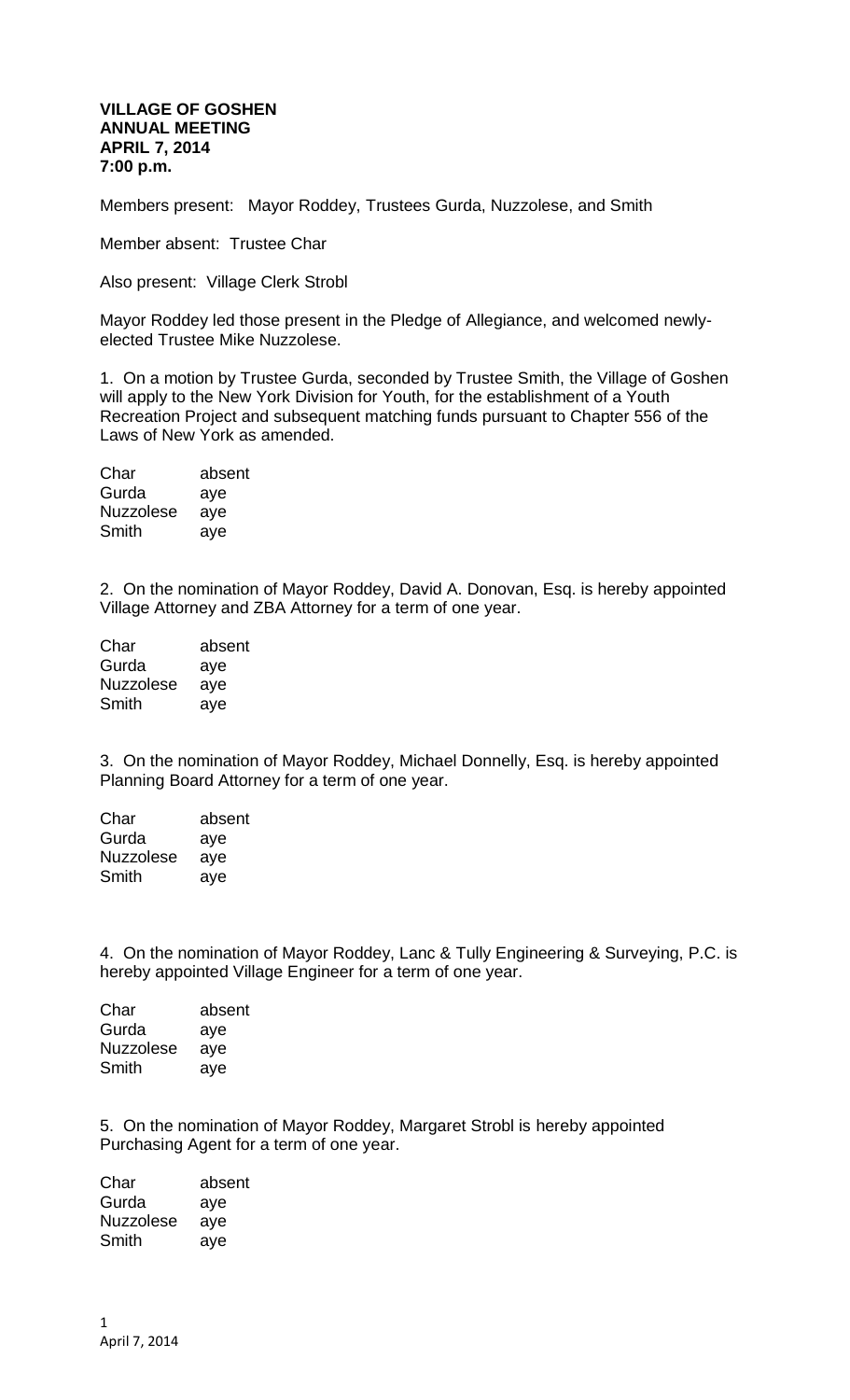6. On the nomination of Mayor Roddey, Margaret Strobl is hereby appointed Records Management Officer for a term of one year.

| Char      | absent |
|-----------|--------|
| Gurda     | aye    |
| Nuzzolese | aye    |
| Smith     | ave    |

7. On the nomination of Mayor Roddey, Sara Winters is hereby appointed Deputy Village Clerk for a term of one year.

| Char             | absent |
|------------------|--------|
| Gurda            | aye    |
| <b>Nuzzolese</b> | ave    |
| Smith            | aye    |

8. On the nomination of Mayor Roddey, Haroulla Gale is hereby appointed Village Tax Collector for a term of one year.

| absent |
|--------|
| aye    |
| aye    |
| aye    |
|        |

9. On the nomination of Mayor Roddey, Kimberly Canterino VanHaaster is hereby appointed Acting Village Justice for a term of one year.

| Char             | absent |
|------------------|--------|
| Gurda            | aye    |
| <b>Nuzzolese</b> | aye    |
| Smith            | aye    |

10. On the nomination of Mayor Roddey, Michael Torelli is hereby appointed to the Village of Goshen Planning Board for a term of 5 years. This term will expire in 2019.

| Char             | absent |
|------------------|--------|
| Gurda            | aye    |
| <b>Nuzzolese</b> | aye    |
| Smith            | aye    |
|                  |        |

11. On the nomination of Mayor Roddey, Mary O'Donnell is hereby appointed to the Village of Goshen Zoning Board of Appeals for a term of 5 years. This term will expire in 2019.

| Char             | absent |
|------------------|--------|
| Gurda            | aye    |
| <b>Nuzzolese</b> | aye    |
| Smith            | ave    |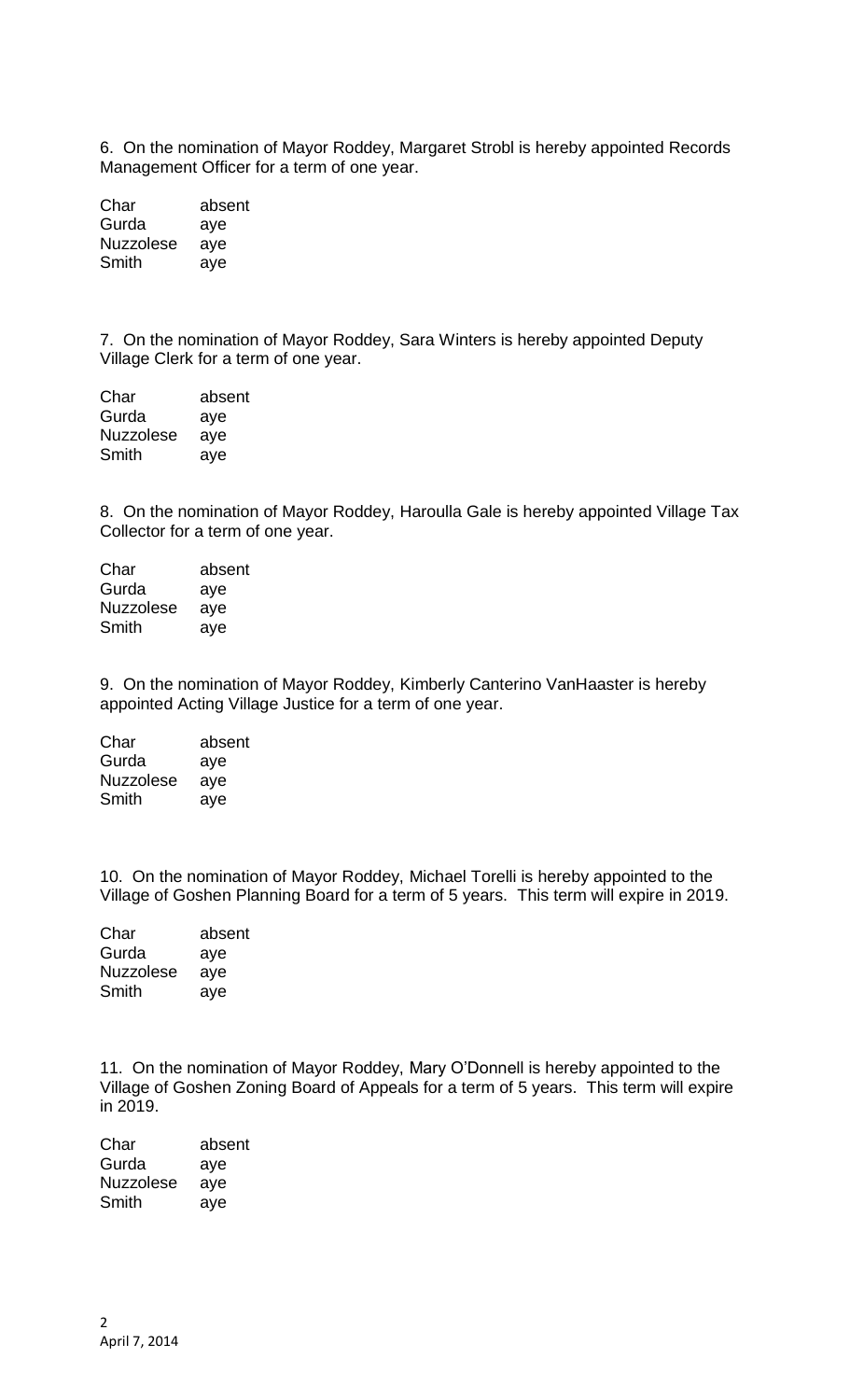12. On the nomination of Mayor Roddey, Edward Connor is hereby appointed Historian for a term of one year.

Char absent Gurda aye Nuzzolese aye Smith aye

13. On the nomination of Mayor Roddey, Trustee Gurda, Trustee Char, Marcia Mattheus, Peter Patel, and Hilary Surfer are hereby appointed to the Community Forestry Council for a term of one year.

Char absent Gurda aye Nuzzolese aye Smith aye

14. On the nomination of Mayor Roddey, the Goshen Independent is hereby named official Newspaper for one year.

| Char             | absent |
|------------------|--------|
| Gurda            | aye    |
| <b>Nuzzolese</b> | aye    |
| Smith            | ave    |

15. On the nomination of Mayor Roddey, Chase Bank, Sterling Bank, Orange County Trust Company, and M & T Bank Goshen offices are hereby named official depositories for the Village of Goshen for one year.

| absent |
|--------|
| aye    |
| aye    |
| aye    |
|        |

16. On a motion by Trustee Smith, seconded by Trustee Nuzzolese, Village Board Meetings will be held on the second and fourth Mondays of the month beginning at 7:30 p.m., preceded by a work session at 7:00 p.m., when necessary. Village Board Work Sessions will be held the first and third Mondays of the month at 7:00 p.m., or on the fifth Monday, if necessary. In the event that a Work Session falls on a holiday, the Work Session will be held the following Thursday at 7:00 p.m., if necessary.

| Char             | absent |
|------------------|--------|
| Gurda            | aye    |
| <b>Nuzzolese</b> | aye    |
| Smith            | aye    |
|                  |        |

17. On a motion by Trustee Nuzzolese, seconded by Trustee Gurda, mileage for Village Employees shall be paid at the IRS standard prevailing rate, currently \$0.560 per mile.

Char absent Gurda aye Nuzzolese aye Smith aye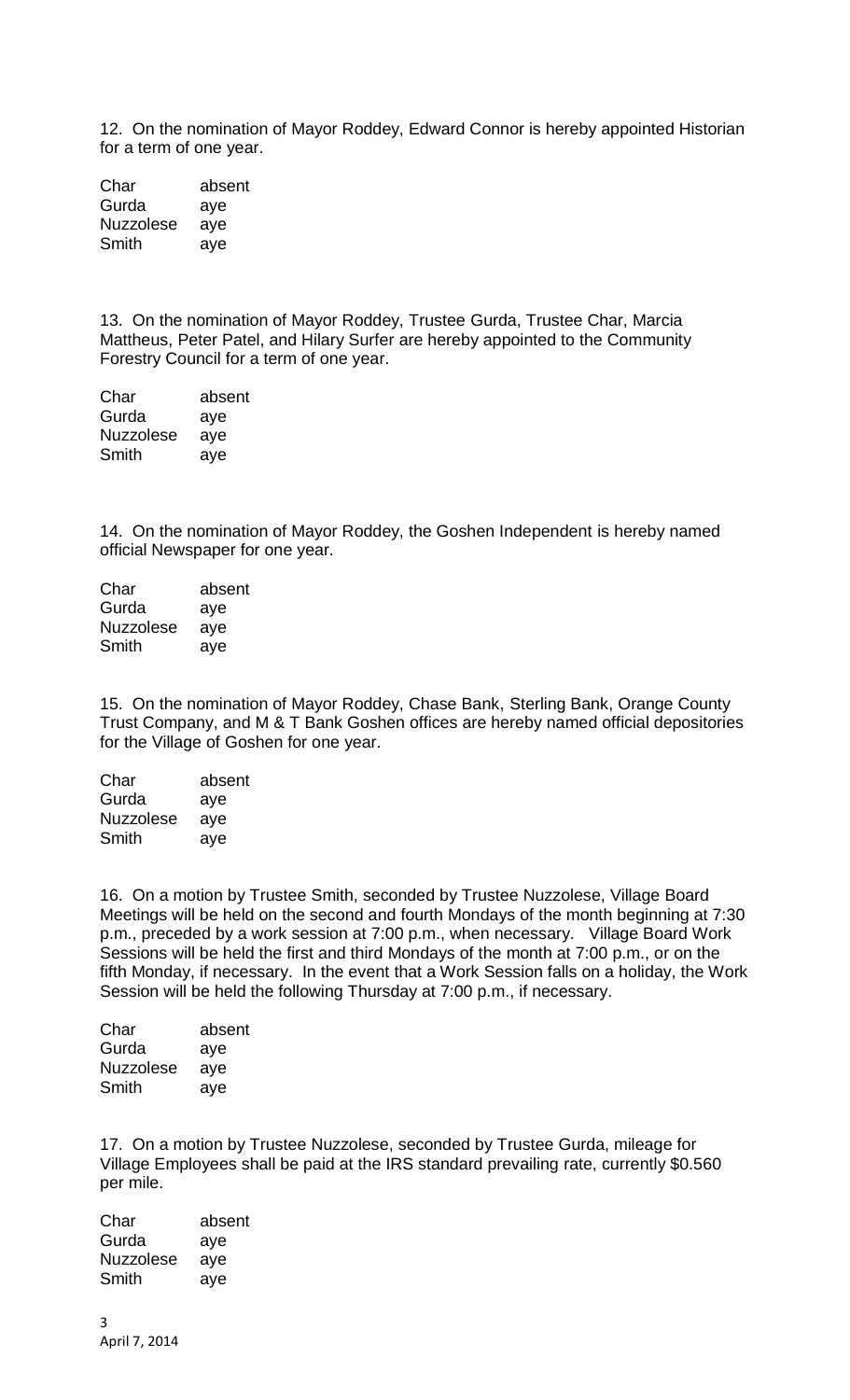18. On a motion by Trustee Gurda, seconded by Trustee Nuzzolese, payment in advance of audit is authorized on claims for public utility services, postage, freight, taxes, bank transfers, employee benefits, debt service, and express charges.

| Char             | absent |
|------------------|--------|
| Gurda            | aye    |
| <b>Nuzzolese</b> | aye    |
| Smith            | ave    |

19. On a motion by Trustee Nuzzolese, seconded by Trustee Gurda, the Village Board hereby testifies that the Village of Goshen Procurement Policy, dated December 16, 2013 has been reviewed as of this date.

| Char             | absent |
|------------------|--------|
| Gurda            | aye    |
| <b>Nuzzolese</b> | aye    |
| Smith            | aye    |

Mayor Roddey appointed the following:

| Deputy Mayor                                           | <b>Trustee Char</b>                  |
|--------------------------------------------------------|--------------------------------------|
| Liaison to the Department of Public Works              | <b>Trustee Smith</b>                 |
| Liaison to the Police Department                       | <b>Trustee Char</b>                  |
| Liaisons to the Water Department                       | <b>Trustees Gurda and Nuzzolese</b>  |
| Liaisons to the Sewer Department                       | <b>Trustees Gurda and Nuzzolese</b>  |
| Buildings, Grounds, and Beautification                 | <b>Trustee Smith</b>                 |
| <b>Fire Department Liaison</b>                         | <b>Trustee Nuzzolese</b>             |
| <b>Joint Recreation Commission</b>                     | <b>Trustee Gurda</b>                 |
| <b>Senior Center</b>                                   | <b>Trustee Smith</b>                 |
| Liaison to the Building Department                     | Mayor Roddey                         |
| Liaison to the Justice Department                      | Mayor Roddey                         |
| <b>Commissioner of Grants</b>                          | Mayor Roddey<br><b>Trustee Smith</b> |
| <b>Commissioner of Finance</b>                         | <b>Trustee Char</b>                  |
| Liaison to the Goshen Chamber of Commerce Trustee Char |                                      |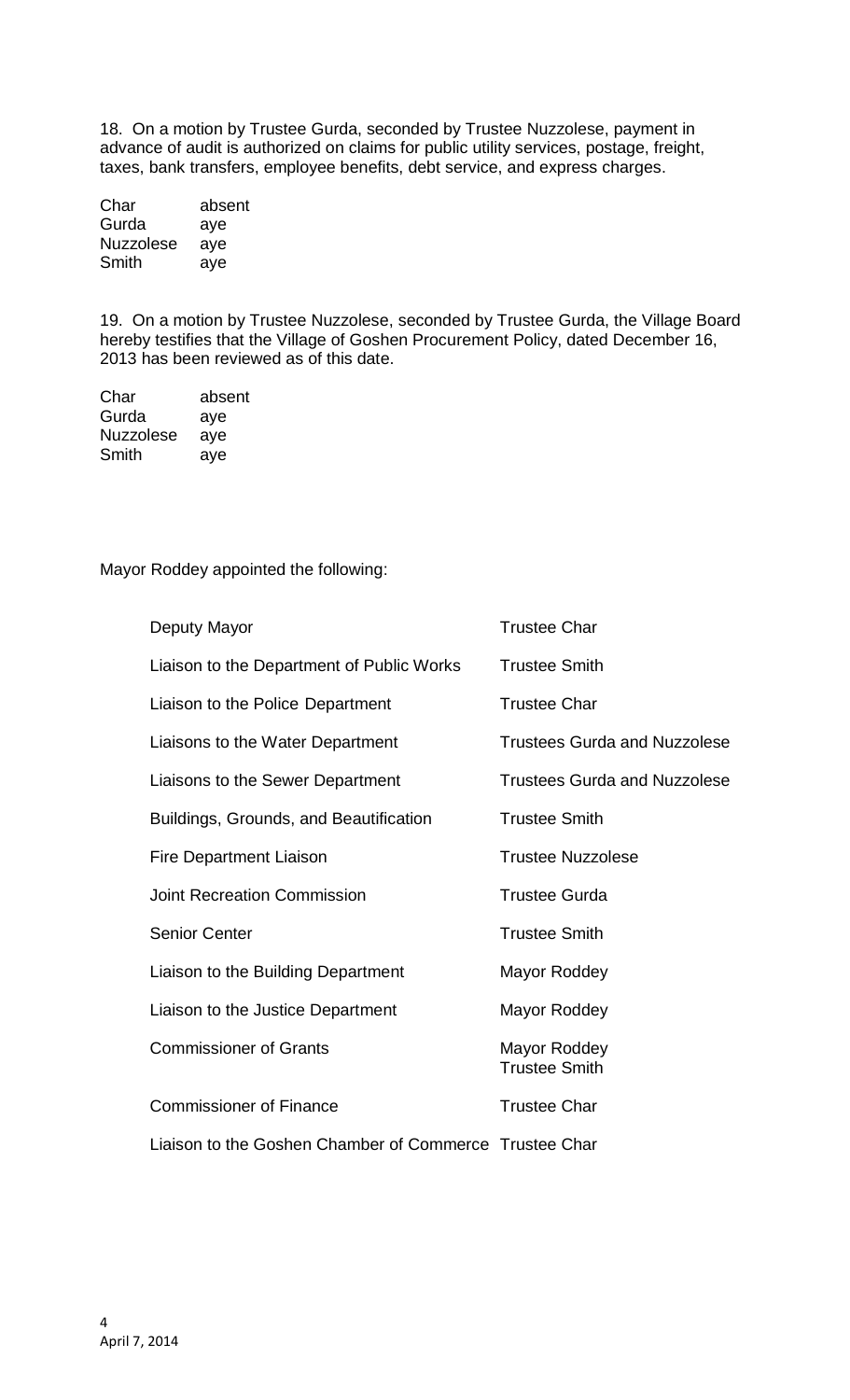## RESOLUTION

Trustee Nuzzolese moved the following, which was seconded by Trustee Gurda:

**WHEREAS,** the Village of Goshen has received seven bids for the Scotchtown Avenue Water Main Project – Phase 2; and

**WHEREAS,** the lowest bid, in the amount of \$361,812.00, was received from Nannini & Callahan Excavating, Inc.; and

**WHEREAS,** Nannini & Callahan Excavating, Inc. is the lowest responsible bidder for the general construction of the Scotchtown Avenue Water Main Project – Phase 2, having submitted all required documentation and bidding certification to consider their bid in the amount of \$361,812.00 complete; and

**WHEREAS,** Engineering & Surveying Properties, PC has determined that the contractors are equipped and the performance records are satisfactory for completion of this type of project;

**NOW, THEREFORE,** it is hereby

**RESOLVED,** that the Scotchtown Avenue Water Main Project – Phase 2 be awarded to Nannini & Callahan Excavating, Inc.

Char absent Gurda aye Nuzzolese aye Smith aye

Judge Rory Brady was present to update the Board on the 2013/2014 Justice Grant, the biggest portion of which will be used for security. Judge Brady informed the Board of other topics of concern regarding the Village Court.

Mayor Roddey read the following Legal notice:

## NOTICE OF PUBLIC HEARING ON PROPOSED BUDGET

A copy of the tentative budget for the Village of Goshen, for fiscal year 2014/2015 will be filed in the office of the Village Clerk, 276 Main Street, Goshen, New York on March 17, 2014, and will be available for public inspection until April 7, 2014. A copy of the tentative budget may be obtained from the Village Clerk between the hours of 9:00 a.m. and 4:30 p.m., Monday through Friday. On April 7, 2014, at 7:30 p.m. or as soon after as may be heard, a Public Hearing will be held in the Village Hall to consider the adoption of said budget.

The Village of Goshen will make every effort to assure that the hearing is accessible to persons with disabilities. Anyone requiring special assistance and/or reasonable accommodations should contact the Village Clerk.